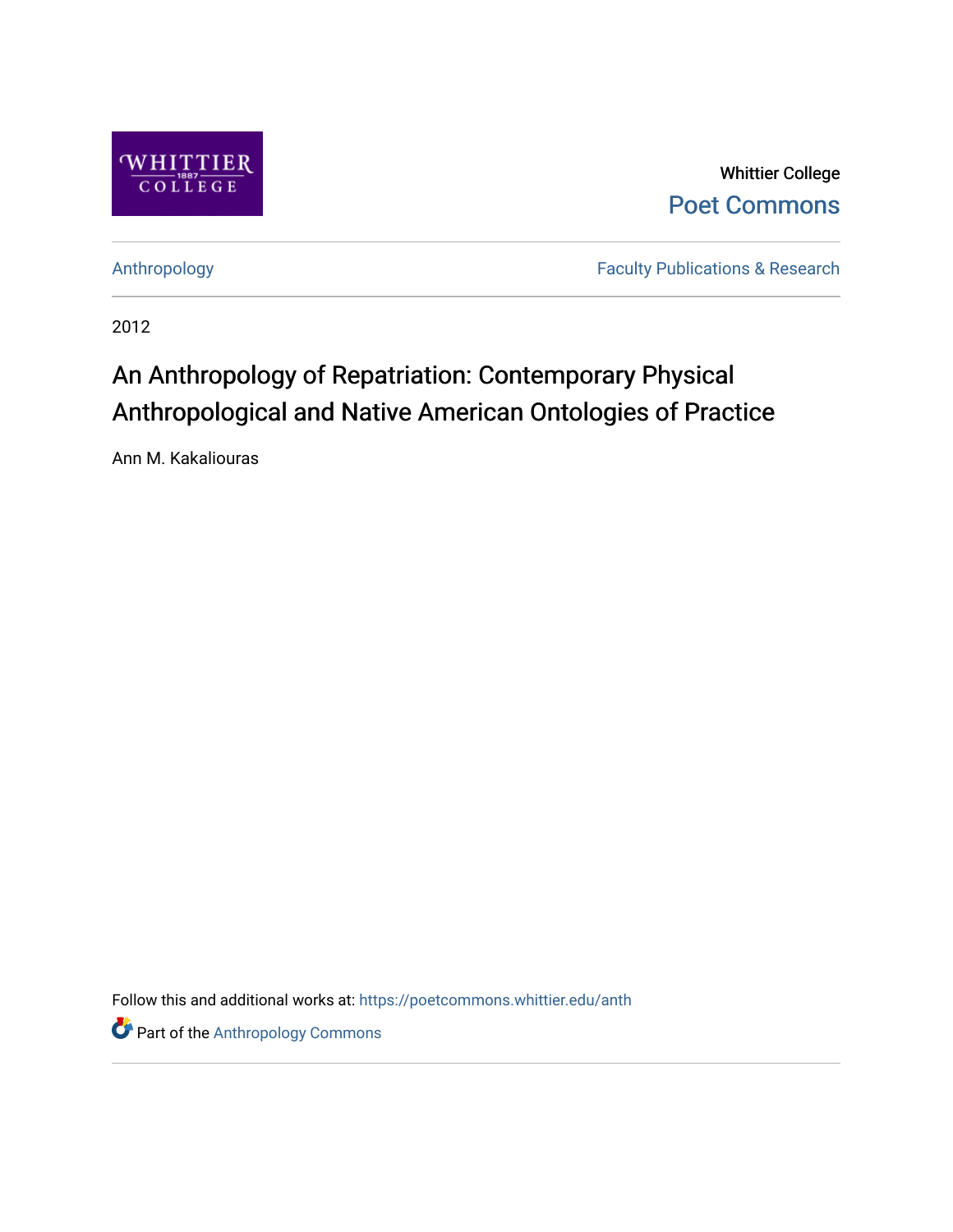# **An Anthropology of Repatriation**

**Contemporary Physical Anthropological and Native American Ontologies of Practice**

### **by Ann M. Kakaliouras**

The policies and politics around the repatriation of ancestral human remains and biological materials to Native North Americans and other indigenous peoples have largely been rooted in attempts to reconcile divergent worldviews about cultural heritage. Even though repatriation has been a legal and practical reality for over 2 decades, controversies between anthropological scientists and repatriation proponents still often dominate professional and scholarly discourses over the fate of Native American human remains and associated artifacts. The epistemological gap between Western scientific and indigenous or Native American perspectives—however crucial to bridge in the process of consultation and achieving mutual agreements—is likely to remain. Moreover, although it is a productive legal, sociopolitical, and cultural strategy for many indigenous groups, repatriation as practiced still struggles to fundamentally transform anthropology's relationship to indigenous peoples, at least in the United States. In this article I will explore new theoretical foundations for repatriation and "repatriatables" that bring Western and physical anthropological conceptions into greater symmetry with indigenous perspectives regarding the active social power and potential subjectivities of skeletal and material cultural remains.

*Ownership gathers things momentarily to a point by locating them in the owner, halting endless dissemination, effecting an identity.* (Strathern 1999:177)

Repatriation in Bioanthropological Discourse: A Partial History

In 2010, 20 years had gone by since the passage of the Native American Graves Protection and Repatriation Act (NAGPRA, PL 101–601), the instantiation into U.S. federal law of a movement in Native North America with a deep and complicated history (Nash and Colwell-Chanthaphonh 2010). In the 1970s, Native American and Hawaiian people, long and angrily aware of the collecting practices of anthropologists, began to request—and in some cases demand—the return of artifacts and skeletal remains from museums and universities (Fine-Dare 2002). Almost 40 years have passed since members of the American Indian Movement hijacked an archaeological field school in Iowa to protest the treatment of their ancestors (McGuire 1997; Watkins 2000), thereby inaugurating the repatriation movement as one of moral, spiritual, and political

**Ann M. Kakaliouras** is Associate Professor in the Department of Anthropology, Whittier College (P.O. Box 634, 13406 East Philadelphia Street, Whittier, California 90608, U.S.A. [\[akakalio@](mailto:akakalio@whittier.edu) [whittier.edu\]](mailto:akakalio@whittier.edu)). This paper was submitted 27 X 10, accepted 16 VIII 11, and electronically published 9 II 12.

action in Native American communities. (For a more nuanced and comprehensive history of the repatriation movement, see Fine-Dare 2008.) Before the passage of NAGPRA in 1990 and as a response to this burgeoning movement, numerous states had already developed repatriation and reburial programs in consultation with tribal governments, museums, and universities (Ubelaker and Grant 1989). In the mid- to late 1980s, individual museums also began to repatriate long-requested items to specific tribes and nations, such as Harvard's Peabody Museum's return of the sacred pole (Umo<sup>n</sup>'ho<sup>n</sup>'ti) to the Omaha people (Ridington 1993) and the Smithsonian's repatriation of "war god" figures (Ahayu:da) to the Zuni (Merrill, Ladd, and Ferguson 1993).

Likewise, over the past few decades, laws, agreements, and many hours of both mandated and freely volunteered consultations in Canada and Australia have crafted new relationships between anthropologists, First Nations, and aboriginal peoples, respectively (Smith and Wobst 2005). In many ways, then, the process of repatriation of ancestral remains, sacred objects, and objects of cultural patrimony has become de rigueur for indigenous peoples, physical anthropologists, museum professionals, and archaeologists throughout North America and Australia (Nash and Colwell-Chanthaphonh 2010). Similarly, repatriation is becoming more global, with numerous nations, ethnicities, and cultural groups attempting to resecure their material heritages, whether they are objects considered treasures of Western art—the Parthenon Marbles,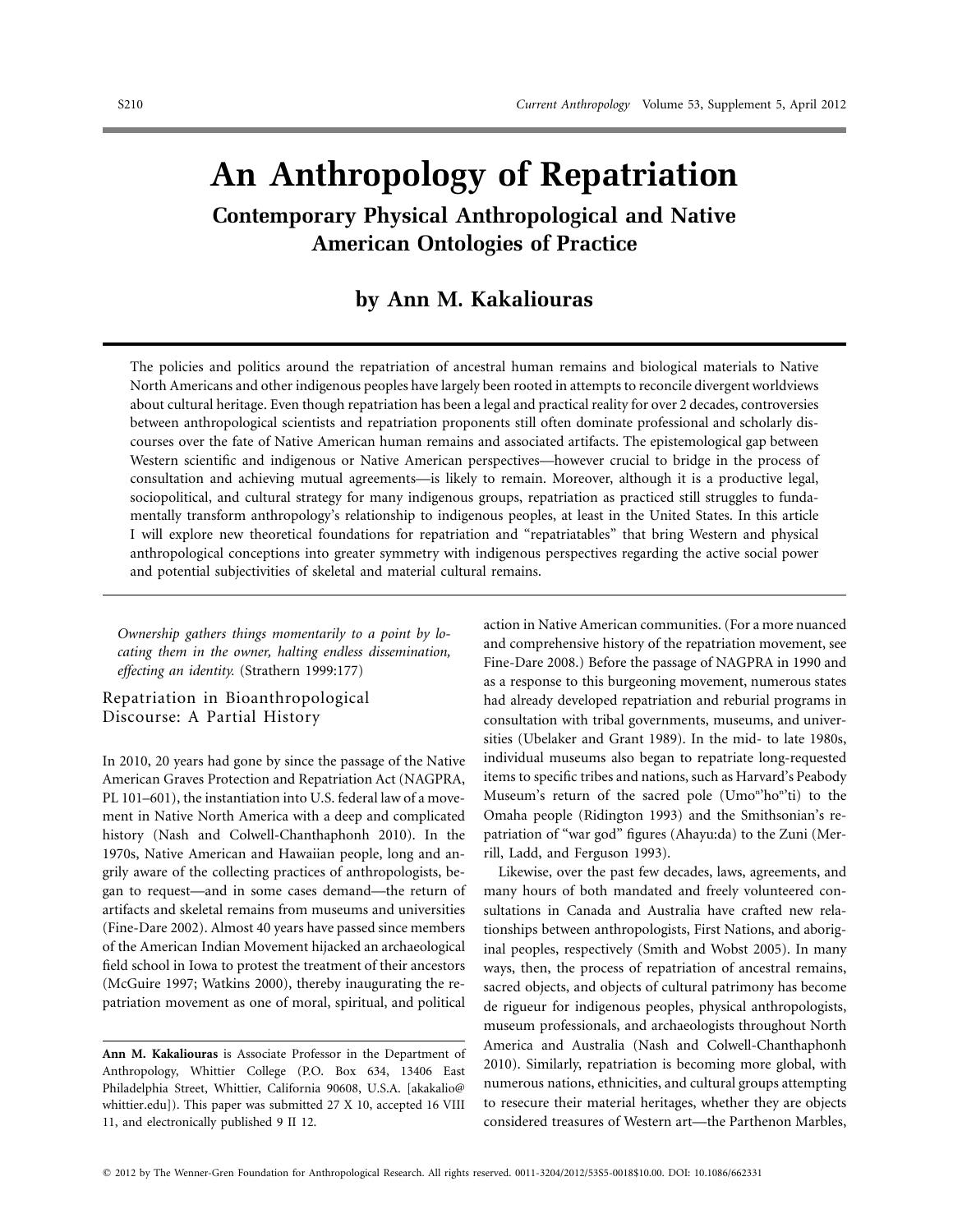for example—or individual former "scientific curiosities" such as Sara Baartman (e.g., Lobell 2006; Qureshi 2004).<sup>1</sup>

For about 2 decades before and after NAGPRA's passage, many prominent U.S. archaeologists and physical anthropologists voiced in the academic literature their resistance to the idea and increasing reality of repatriation (e.g., Buikstra 1983 [cf. Buikstra 2006]; Meighan 1992; Turner 1986). Usually appealing to Western universalist notions of the ancient past, anthropologists made the following sort of antirepatriation case, though one stated more forcefully here:

I explicitly assume that no living culture, religion, interest group, or biological population has any moral or legal right to the exclusive use or regulation of ancient human skeletons since all humans are members of the same species, and ancient skeletons are the remnants of unduplicatable evolutionary events which all living and future peoples have the right to know about and understand. In other words, ancient human skeletons belong to everyone. (Turner 1986: 1)

This position suggests that the information of value embedded in human remains and archaeological artifacts is only accessible to academic specialists; therefore, repatriation would represent not only an irreversible loss to "science" but also create insurmountable obstacles to "everyone's" understanding of the past.<sup>2</sup> More recently, archaeologists and physical anthropologists have also attempted to educate in the repatriation literature, more explicitly articulating why the study of human and artifactual remains is important to understandings of the past lifeways of Native Americans in particular (Baker et al. 2001; Landau and Steele 1996; Larsen and Walker 2005; Walker 2000).

For most of the first decade of the twenty-first century, though, disciplinary discourses about repatriation in anthropology have shifted toward intercultural collaboration, dialogue, and reconciliation (see Kakaliouras 2008*b*:46). This shift could be attributed to an acknowledgment that the cultural context for the practice of archaeology and bioarchaeology in a few nations has been transformed because of repatriation. Perhaps also, antirepatriation voices have, in large part, simply left the professional literature or, as Weiss (2008) has asserted, have left their research sites in North America. Either way, the disciplines that have traditionally studied material remains in the absence of their makers (archaeology) or biological remains in the absence of their descendants (os-

1. That repatriation has become more institutionalized in Englishspeaking settler colonial nations will be addressed in more detail.

2. The idea that scientists or professional archaeologists are the proper stewards of any people's past has a rich history of its own, traced in no small part in the United States to the passage of the 1906 Antiquities Act, which made Native American archaeological sites and their contents the property of the U.S. government.

teology or bioarchaeology) now exist alongside repatriation.<sup>3</sup> Furthermore, since the early 1990s vibrant literatures have developed—particularly in archaeology and academic law examining the effects of repatriation on numerous stakeholders, from museums to specific tribes and nations to the courts (e.g., Colwell-Chanthaphonh 2009; Harding 1997, 2005; Killion 2007). Moreover, an entire discipline of "indigenous archaeologists" of Native and non-Native cultural descent has recently emerged; indigenous archaeologists have, arguably, relatively new opportunities to train at prestigious graduate schools, run field schools, and publish Native-oriented interpretations of material remains (Lippert 2008; Smith and Wobst 2005; Watkins 2005).

The road for repatriation and the attention to indigenous knowledges in archaeology it has helped to foster has of course not occurred without contention. One needs only to think of the Kennewick Man/The Ancient One skeleton to conjure the still wide differences between how anthropological scientists and indigenous people see their worlds. Kennewick Man, a 9,000-year-old individual uncovered from a riverbed in Washington State, was the center of a bitter legal dispute from 1996 to 2004. A confederation of five northwest tribes/nations claimed the remains under NAGPRA as an ancestor, and eight anthropologists sued the Department of the Interior, who had control of the remains, to prevent the skeleton from being repatriated. The plaintiff scientists prevailed in federal district court, and the Kennewick Man/The Ancient One skeleton remains in curation at the Burke Museum in Seattle, Washington.4 In this case, oral historical information and Native perceptions of an ancestor kin relationship between the disturbed remains and themselves were dismissed as unfounded. The court found in favor of morphological data that led some anthropologists to conclude that Kennewick Man/The Ancient One was not Native American despite his archaeological context (e.g., Owsley and Jantz 2002).

Another example of continuing tensions between the worldviews of archaeologists/physical anthropologists and indigenous people (which are no longer mutually exclusive identity categories) is a recent discussion about the interpretive power, or lack thereof, of indigenous archaeology. Briefly,

4. Although beyond the scope of this piece, very ancient remains throughout the Americas still represent key flash points for repatriation controversy. Much of the academic discourse around these remains questions the application to them of a Native or indigenous identity because of morphological features that do not appear "indigenous." Kennewick Man was originally classified as "Caucasoid," a move that refueled critique of racialist interpretations in archaeology. Similarly "Lucia," a skeletal individual from Northeastern Brazil, has been referred to in the mainstream press as "negroid" and as more closely related to ancient Australians ("First Americans were Australian" [http://news.bbc.co.uk/2/hi/](http://news.bbc.co.uk/2/hi/sci/tech/430944.stm) [sci/tech/430944.stm](http://news.bbc.co.uk/2/hi/sci/tech/430944.stm) [accessed December 15, 2009]).

<sup>3.</sup> The terms "bioarchaeology" and "osteology" will be used interchangeably in this article to refer to the subdisciplines of biological or physical anthropology that focus on anatomically modern human skeletal remains as evidence for behavior and conditions of life in the past (e.g., Buikstra and Beck 2006; Larsen 1997).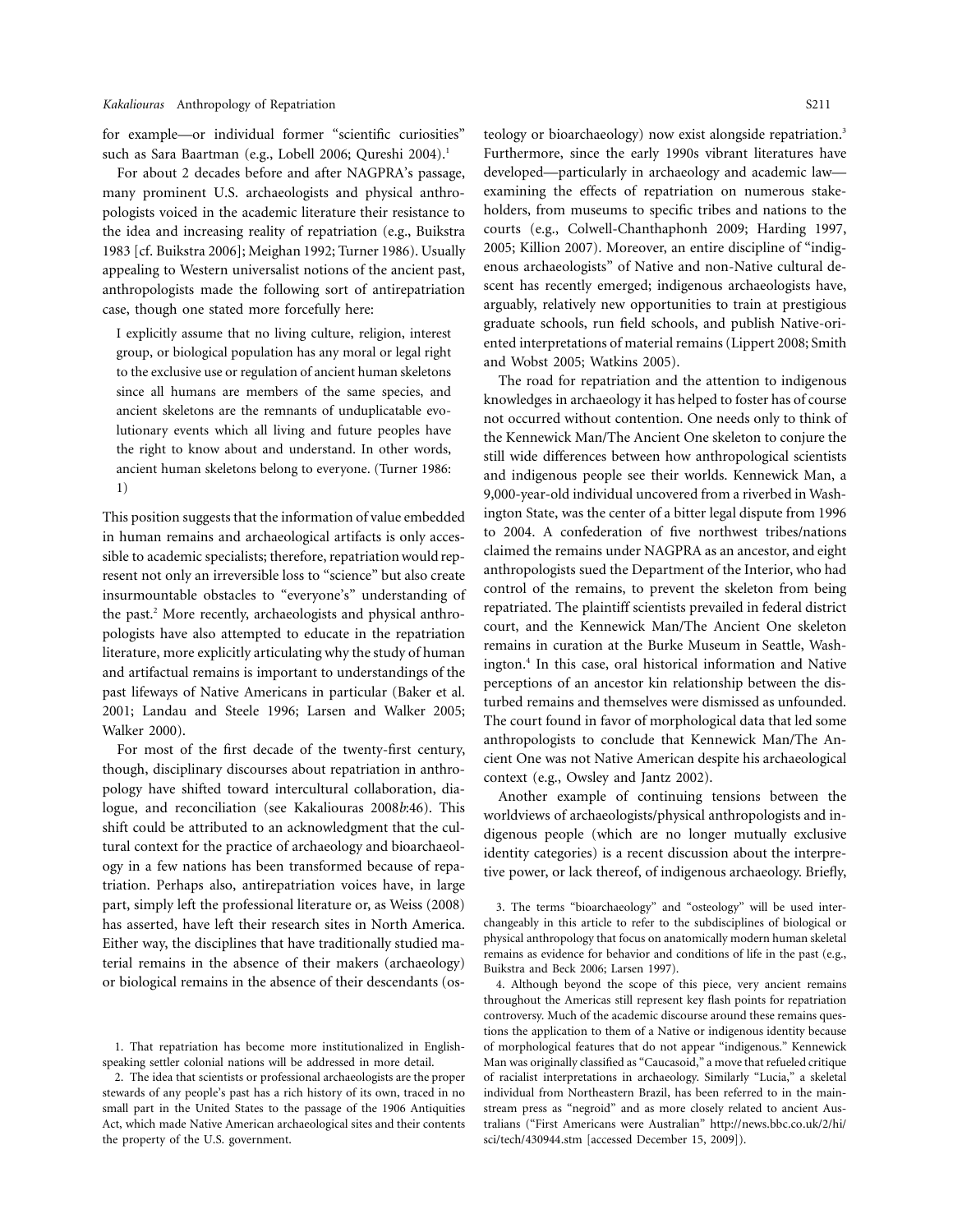the practice of indigenous archaeology aims to both open archaeological investigation to indigenous peoples as well as to serve as a critique of and remedy for Western and colonialist bias in mainstream archaeology, such as the use of archaeological classifications that alienate indigenous perspectives (e.g., Atalay 2006; Dongoske et al. 1997). Indigenous archaeology may also include performing and drawing on the spiritual traditions and oral historical sources of descendant communities (e.g., Anyon 1991). Recently, however, McGhee (2008) contended that indigenous archaeology recreates an older anthropological concept, what he calls "Aboriginalism," or the notion "that indigenous people form a class of humans with unique qualities and abilities that are not shared by non-Aboriginals" (594). He further argues that archaeological capitulation to indigenous viewpoints risks turning the discipline into a collection of mythic subjectivities. Zimmerman (2009), among others, has responded that the science of archaeology "can [and has] hurt people" and that scientists also practice recklessness in their assumptions of Western universality.

Lately, too, there has been a brief reprise of framing repatriation as a struggle between science and religion, not unlike the evolution/creation debate in the United States. Skeletal biologist Elizabeth Weiss, in *Reburying the Past: The Effects of Repatriation and Reburial on Scientific Inquiry* (Weiss 2008), depicts repatriation activists as inauthentic religious fundamentalists who are allowed to breach separation of church and state and impinge on scientific freedom: "The government pays for ceremonies and supports the various rituals and methods Native Americans claim for the treatment of these remains even though most Native Americans converted to Christianity and had previously sold 'sacred objects'" (Weiss 2008:61).

At any rate, what this admittedly brief and partial history should index is that while repatriation has changed the practice of archaeology and physical anthropology (i.e., Killion 2008), it has not, counter to the hopes of indigenous archaeologists and their allies, transformed the basic positivistic and universalist premises with which these sciences operate. Similarly, despite the obvious benefits of increased consultation, cooperation, and mutual respect for both anthropologists and indigenous peoples (e.g., Larsen and Walker 2005), repatriation is still seen as a fundamental loss for science; the struggle to retain culturally unaffiliated skeletal collections attests to this continuing concern among physical anthropologists in particular. Furthermore, physical anthropologists and archaeologists have been and are able partners in repatriation efforts, but the end results in these disciplines are often conceived to benefit only the Native people receiving the ancestral remains and artifacts (i.e., the new but "original" indigenous owners; Lippert 2006:431). This is a rather essentialist concept of cultural property and ownership that obscures the processes of appropriation that so successfully recast specific indigenous human remains as keys for the understanding of all people's histories. That is, for the an-

thropological sciences, education in the history of collection practices—and the power the West had and has to own and deploy the ancestral and cultural heritage of non-Western peoples—usually takes a back seat to technical and skills training (Kakaliouras 2008*a*:121–122). Narratives of the massive colonialist collection of indigenous and ancient remains to serve a Western scientific story of the past have been told many times over (e.g., Bieder 1986; Gould 1981; Mihesuah 2000; Thomas 2000). What has been missing from this literature of objectification and from discourses about repatriation in general, though, is (1) an analysis of the cultural work that "repatriatable" materials do before and after their return, and (2) a consideration of physical anthropological and indigenous subject-making processes through the lenses that the potential for repatriation provides.

In the rest of this article, I hope to sketch a picture detailing how repatriation—both a vibrant indigenous movement and one of the most radical and massive "public anthropology" projects in the last century—may be brought further into the sphere of anthropological theory making and analysis. There are as many distinct microhistories of repatriation as there are indigenous peoples, descendant communities, museums, universities, and scholars, so I do not claim to capture holistically or typify particular experiences or conflicts (e.g., Clouse 2009; Fine-Dare 2002; Kerber 2006; Larsen and Walker 2005; Ousley, Billeck, and Hollinger 2005). Furthermore, I do not intend to provide a comprehensive treatment of NAGPRA, the U.S. federal law that has come to define and control repatriation processes in the United States. I do mean, though, to stretch the anthropological imaginary about repatriation as a phenomenon in the United States (without reappropriating the process from indigenous peoples). I have chosen the United States as a broad cultural and discursive context principally because of the acrimonious character of the legal, political, and scholarly conflicts over repatriation, especially as compared with Australia or Canada (Buikstra 2006:410–412). Further, in the United States, repatriation discourse occurs within a complex and long-standing pan-Indian politic, one that is often de-emphasized in anthropological accounts of relationships between specific Native tribes, nations, and scientists (cf. Biolsi and Zimmerman 1997; Zimmerman 2008). This pan-Indian ethic, though, is frequently employed by Native scholars and activists to make claims for the return of ancestral remains and artifacts (e.g., LaDuke 2005; Peters 2006). Yet rather than describing repatriation as a resolution or instigation of conflicts between Native and scientific worldviews, as it has often been imagined, I would like to explore, in it is hoped a symmetrical way (Latour 1993), the new objects, subjects, and relationships created by repatriation in the last few decades. It may be theoretically and practically fruitful to extend our responsibility as scholars toward considering repatriatable "objects of study" not just when they are in our control but as they move through diverse and often contradictory cultural contexts, effecting different identities, to roughly paraphrase Strathern's epigraph above.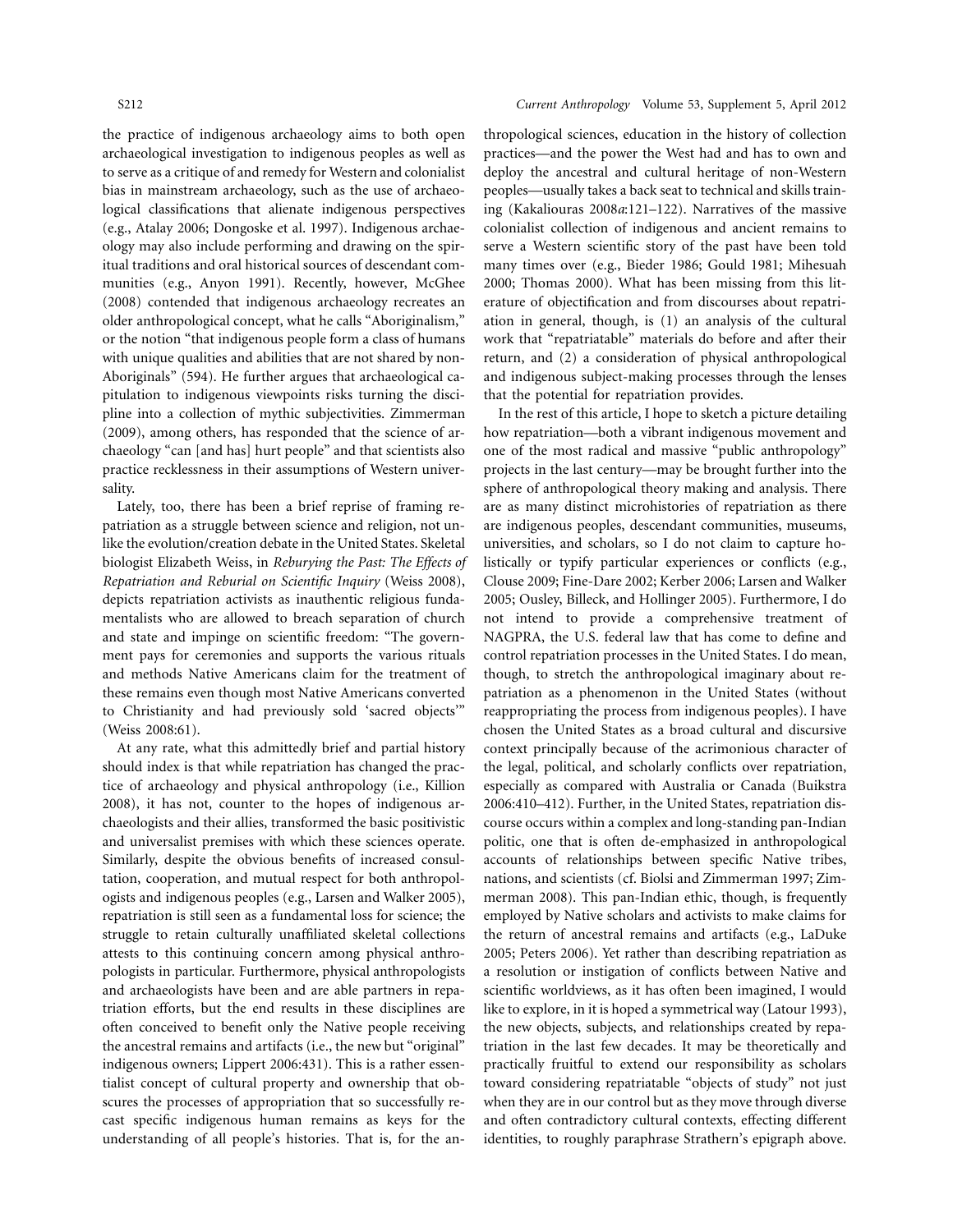#### Toward an Anthropology of Repatriation

Recently some sociocultural anthropologists have begun to steer ethnographic research toward the recognition of different ontological worlds and away from the more conventional anthropological practice of using various social theories to describe, translate, and analyze other peoples' systems of knowing, or epistemologies (i.e., Henare, Holbraad, and Wastell 2007; Viveiros de Castro 2003, 2005). Coming variously out of material culture studies (e.g., Miller 2005), science studies (Latour 1993, 2004, 2005), sociocultural anthropology, and archaeology (e.g., Meskell 2004, 2005; Tilley 1999), this "ontological turn" has opened a set of intriguing questions regarding anthropological perspective and interpretation. To oversimplify for a moment, it is traditional in the West to believe that there is one natural and material world made up of arrangements of the same basic stuffs; different peoples then, we assume, think of this one world in different ways. Anthropology as a discipline in this tradition is "the *episteme* of others' *epistemes*, which we call cultures" (Henare, Holbraad, and Wastell 2007:9; emphasis in the original).

In the West, for example, bones are the biological husks of a once living but now dead being. Those who imbue human skeletal remains with other properties, such as being containers of spirits or embodiments of ancestors, apply a distinctly different view to the substance of what bones are. Yet if the material world is one and cultural perspectives are multiple, can radically different perspectives on the same materials actually be given interpretive equivalency?

For if cultures render different appearances of reality, it follows that one of them is special and better than all the others, namely the one that best *reflects* reality. And since science—the search for representations that reflect reality as transparently and faithfully as possible—happens to be a modern Western project, that special culture is, well, ours. (Henare, Holbraad, and Wastell 2007:11)

This problem becomes practical in knotty cases such as the Kennewick Man/The Ancient One conflict, where Native claims to cultural affiliation based on oral history and antiquity of residence were deemed to lack evidentiary weight, whereas anthropometric dissimilarity to modern Native people was privileged.<sup>5</sup> In a battle of worldviews, where anthro-

5. 367 F.3d 864 (9th Cir. 2004). Neither the biological nor the oral historical line of evidence was suggestive of cultural affiliation or lack thereof in this case. The cranium could not be reasonably morphologically affiliated with any population, modern or ancient, and the oral history could not be tied to this skeleton in particular. That the cranial morphology was dissimilar to modern Native people does not foreclose the possibility that Kennewick Man/The Ancient One was an ancestor of the tribal claimants, as morphology as well as oral history changes over time. The relativistic difficulty here emerges in the text of the law pertaining to the evidentiary standard for cultural affiliation: "Such Native American human remains and funerary objects shall be expeditiously returned where the requesting Indian tribe or Native Hawaiian organization can show cultural affiliation by a preponderance of the evidence based upon geographical, kinship, biological, archaeological, anthropological, lin-

pological science has authoritatively told the story of Native North Americans for more than a century, it is not surprising that when put to a legal test, the unfamiliar of the worldviews cannot stand.

A relativist position might give purchase to both perspectives—whether about bones in general or specific skeletal individuals in particular—working to understand each in reference to the other. But as Henare and colleagues further query, "How . . . can relativists assert without contradiction that our representations are *both* partial with respect to others' *and* rich enough to translate them?" (Henare, Holbraad, and Wastell 2007:11). That is, a sympathetic bioarchaeologist can respect that some Native American people believe that their ancestors are present in or express themselves through skeletal remains. Or a Native person can know that osteologists infer past behavior from skeletal morphological evidence and even perhaps agree that such study may be useful. Yet a skeletal pathology indicating vertebral arthritis and a resident ancestor do not easily inform each other's existence or reconcile views about each other in the people who come into contact with the remains (e.g., Blom, Petersen, and Wiseman 2006:83). Simply speaking, bones that are ancestors inhabit different worlds from bones that become informative about past nutritional conditions or population movements or whatever category of information physical anthropologists are interested in.

So, another facet of this "ontological turn" is the notion that "'different worlds' are to be found in 'things,'" (Henare, Holbraad, and Wastell 2007:15), and further, that the Western practice of attaching dynamic meanings to static things already precludes other peoples' understanding of the "things" in question, returning their conceptions, over and over again, to the status of fetishism—which does not exactly give indigenous people the status of "philosophers blessed by a better appreciation of the agency of things" (Miller 2005:30). It is not that one way of seeing a thing is more true than another but that the things themselves are produced, maintained, conceived of, and operate in different worlds. Repatriation as a phenomenon has brought new and intense attention to the question of to which worlds large categories of "things" belong and who should be the stewards of specific cultural and material pasts as enacted by the control over and interpretation of archaeological artifacts and human skeletal remains. It may, then, be useful to draw out some of the ways that repatriation acts to produce novel knowledges and interactions—in perhaps familiar examples and narratives—to push and prod at the kinds of "things" that repatriation has brought into the world.

guistic, folkloric, oral traditional, historical, or other relevant information or expert opinion" (PL 101–601; 25 USC 3001–30013). Putting "anthropological" or "biological" with "folkloric" and "oral traditional" simply begs for the privileging of the scientific when the various spheres of evidence conflict.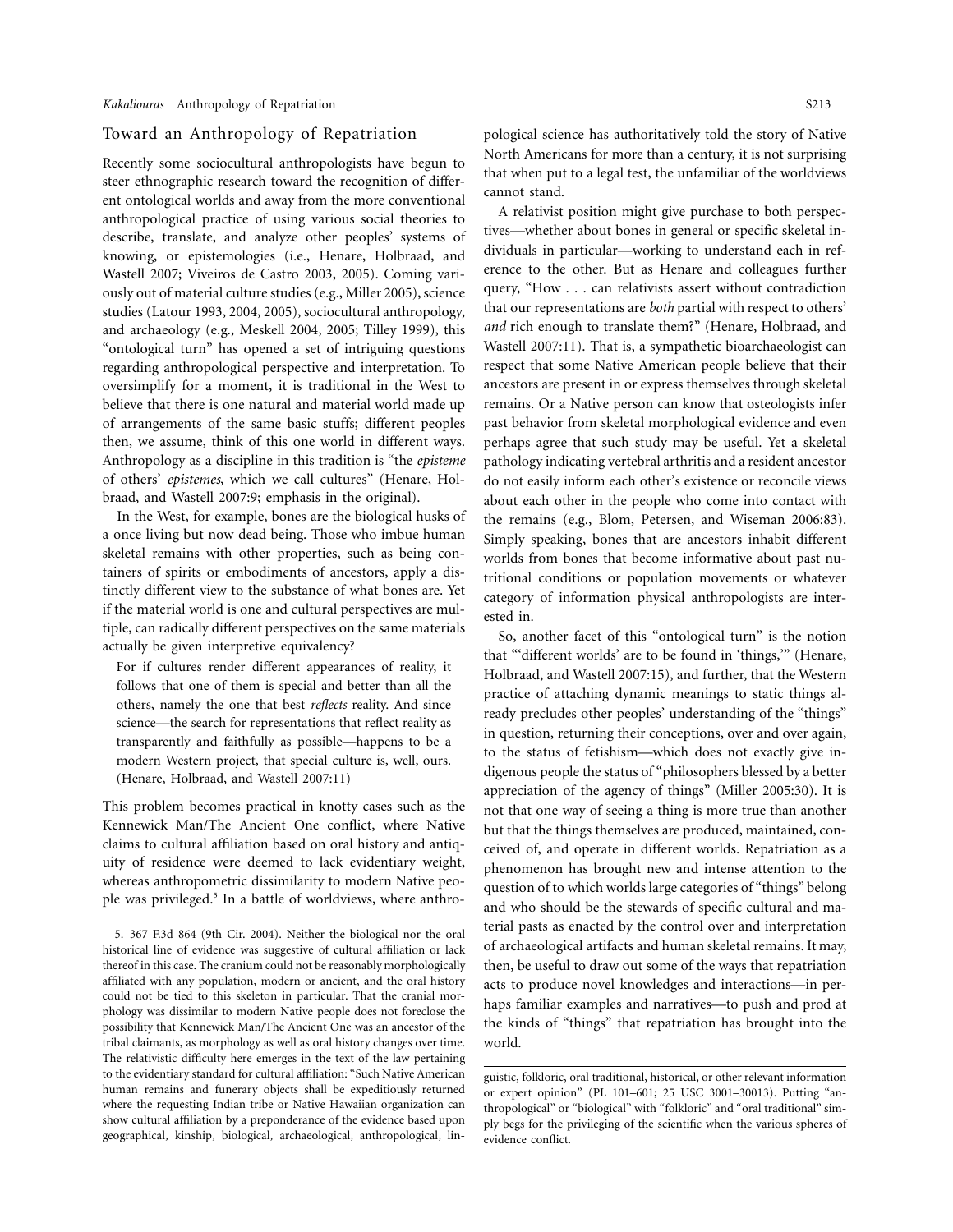#### "Repatriatables": Ontological Twists and Turns

I would like, therefore, to consider how repatriation has changed the world of things (or thing-worlds) for both Native American people and physical anthropologists specifically. Although the following discussion could also apply to the cultural remains of interest to archaeologists, human skeletal remains—the stuff of interpretation for osteologists and bioarchaeologists—are particularly charged in repatriation discourses and were the flash points for the repatriation movement's efforts for decades (Fine-Dare 2002; Mihesuah 2000). That is not to say that the many and varied human actors involved in and touched by repatriation subscribe to views that are invalid or that one set of perspectives will emerge victorious, either in this analysis or in real-world struggles over material and spiritual heritage. Yet I do wish to address the following questions. What can we learn from de-emphasizing different views about what is considered for repatriation or repatriated in favor of understanding what those things (or for Native Americans, ancestors or people) do in the cultural worlds they occupy? What distances may be bridged or even widened between indigenous and anthropological conceptions of repatriation when we examine the experiences of "repatriatables"? In short, what I attempt to delineate here is a set of possibilities for conceiving repatriation ontologically rather than epistemologically.

This should not require a massive leap of faith for physical anthropologists, who typically do not consider skeletons to be without a kind of agency—one, though that is produced through methods of "reconstructing life from the skeleton" (Iscan and Kennedy 1989). Admittedly my use of the word "thing" here to describe human skeletal remains has already tipped my hand toward a presupposition that the Western scientific view of bones is the correct one; however, I use "thing" here and "object" infrequently below, clearly recognizing that many Native American people conceive of human skeletal remains as ancestors or simply as people (e.g., Hemenway 2010:173). My characterization of the physical manifestation of Native American ancestors (human skeletal remains) in the next section ("Repatriatables and Physical Anthropological Subjects"), therefore, in no way indexes a preference for seeing skeletal remains as objects rather than subjects. On the contrary, I attempt only to faithfully represent a common physical anthropological perspective about human bones. Likewise, what I hope to accomplish is an analysis of the ways in which physical anthropologists construct and employ a kind of subjectivity for human skeletal remains in their interpretations of the lifeways of past peoples. Though beyond the scope of this particular analysis, there is much work that could be done in engaging or unpacking an object/subject divide in physical anthropological method and practice (see Boutin 2009 for an engagement of this issue). In the next section ("Repatriatables and Physical Anthropological Subjects"), then, I will only explore the varied subjects that physical anthropologists make and gather in their investigations

and how in the context of discourses about repatriation they interact with those conceived of by Native Americans.

First, however, if I can be allowed this presumption, before repatriation the bulk of tangible Native American human skeletal remains could be located in two general spaces: museums and academic institutions, and under the surface of the earth (or depending on their ritual treatments, above ground). Repatriation has opened the possibility for Native ancestral remains to occupy a whole different set of spaces and places: to be in transit across large geographic regions, to be in new tribally run curation facilities (Larsen and Walker 2005), or to be simply set apart from other bones, perhaps waiting for a repatriation claim to be made or settled. Further, repatriated remains not only travel in space but also perform a bit of cultural time travel, forming an uneasy bridge between the "prehistoric" and the contemporary. At one time they were buried or otherwise placed in a mortuary context. Then they are preserved, curated, and used for anthropological interpretations regarding their lived past. Perhaps last, they experience a certain "reuse" in the contemporary version of the communities from which they came as they are either reburied or re/stored in this new-to-them cultural context. Archaeologists commonly perform this sort of thought work about material remains:

If archaeology is concerned with fossilised remains from the past, they are nonetheless preserved in the present, and it is effectively in our present that they are manifest to us. . . . More deeply still, we are ourselves producers of archaeological materials, and when we practise the discipline, we do little more than add a new archaeological episode to the existence of places and things that have often already known a long series of functions and uses. (Olivier 2001: 180)

Following Olivier, repatriation has produced a new category of archaeological and contemporary material culture (Miller 1998), the "repatriatable"—a kind of remain that has the possibility to be returned to a Native American tribe or nation. This category is distinct temporally and affectively from the burial and institutional contexts where skeletal remains have typically resided. Repatriatables as such have significant power in the present and have stirred a whole set of complex and long-standing cultural and historical sentiments toward them from Native people and anthropologists alike.

For many Native American people, for example, repatriatables can embody ancestors, but they also give material evidence to the destruction, dispossession, and scientific objectification of their cultures and heritages (Dumont 2011; Riding In 1992; Thomas 2000). Additionally, the reception and ritual integration of repatriated human remains is often mournful, therapeutic, and empowering (Ayau and Tengan 2002; Hemenway 2009; Hubert and Fforde 2002; Johnson 2007). Some tribes even developed new ceremonies specific to reburials because that category of ritual never existed before the possibility of receiving remains for their care became a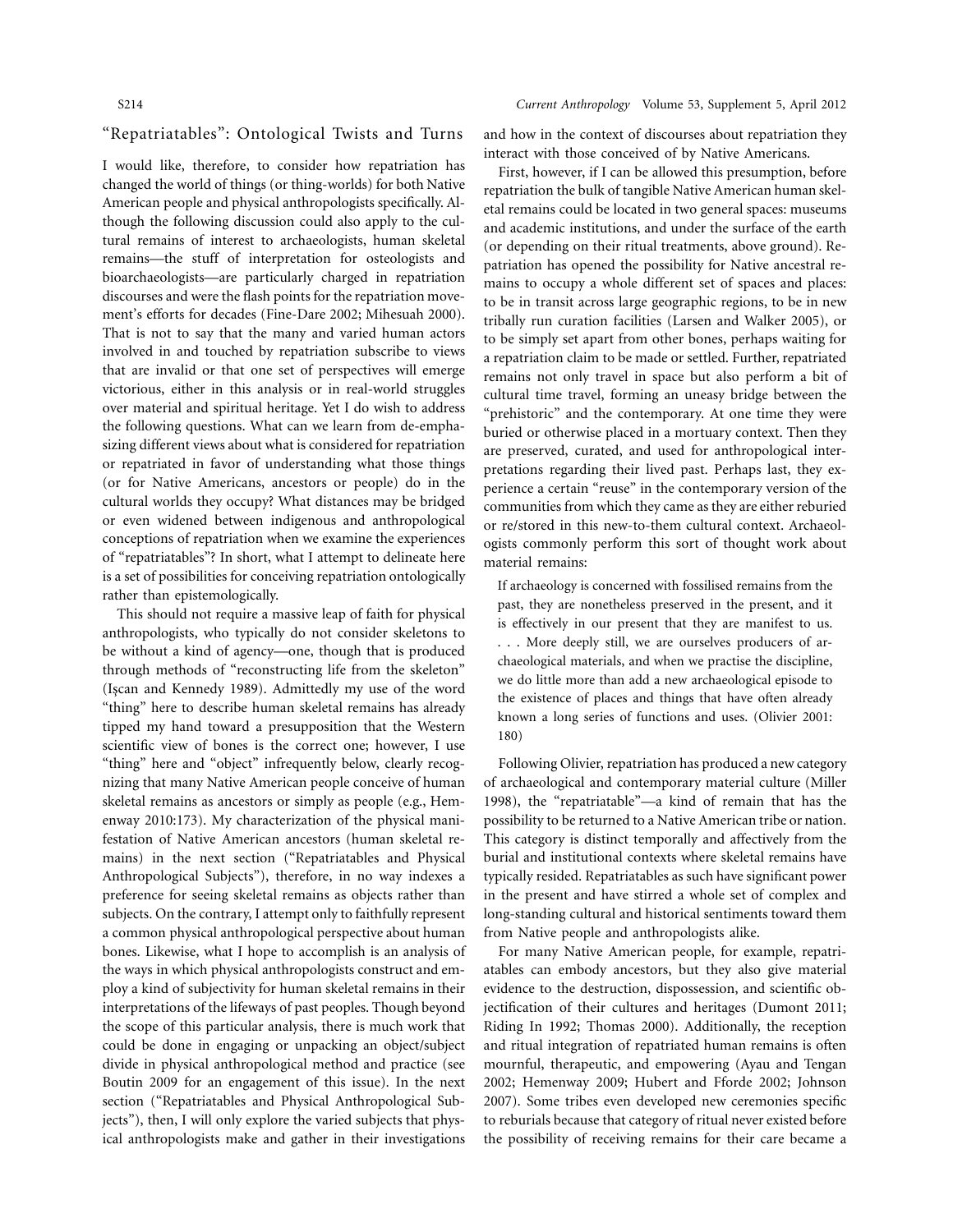reality. Repatriatables, even before any return, also marshal people to act differently around them (Latour 2005); they receive visits and ministering from Native ritual specialists as well as increased sensitivity from others, including museum or institutional staff and anthropological researchers.

At a larger scale of analysis, repatriatables have been reflections of historical and contemporary policies regarding who can be officially Native American in the United States. That is, until recently only tribes and nations that were federally recognized by the U.S. government were able to receive remains under NAGPRA (and only from public or federal lands). Federal recognition grants sovereign status, the special "government-to-government" relationship possible between the United States and tribes and nations, as well as access to grants and other funding for economic development. The process, however, for most tribes and nations has involved meeting a list of criteria related to "Indian" identity; these include historical and ongoing maintenance of a Native identity in a circumscribed community, "identification as an Indian entity by anthropologists, historians, and/or other scholars," and "cultural patterns shared among a significant portion of the group that are different from the non-Indian populations with whom it interacts," to name only a few.<sup>6</sup>

To add another layer of complexity to already complicated legal terrain, new NAGPRA regulations bearing on the disposition of culturally unidentifiable or unaffiliated remains went into effect last year (Department of the Interior 2010). These regulations officially open repatriation to groups not federally recognized who can prove linkages to human remains through ancestral residence on the land from which the remains came. Museums and other agencies holding culturally unaffiliated Native American remains may also now consult with communities not federally recognized about the final fate of these collections.<sup>7</sup> There are over 200 Native groups not federally recognized who have official recognition

7. The new regulations, however, do not apply to associated funerary objects (items buried with the skeletons). While the rules are controversial to many anthropologists because of the threat of losing previously unaffiliated skeletal collections, Native and non-Native repatriation activists are mobilizing to encourage the Department of the Interior to include associated funerary objects as well (Amy Lonetree, personal conversation, 2010). Furthermore, the terms "culturally unaffiliated" and "culturally unidentifiable" are not necessarily synonymous. "Culturally unaffiliated" is or was a term that applied to remains, under the law, that are either affiliated with a group not federally recognized or who currently do not have a clear cultural provenance. "Culturally unidentifiable," as Dumont (2011:25) observes, effectively replaced "culturally unaffiliated" in repatriation discourses soon before the law was passed, and it has a rather different valence—that linking those remains to any living Native peoples is, and perhaps will always be, impossible. Finally, the politics around "culturally unidentifiable" remains are contentious indeed, with Native scholars and activists claiming that anthropological scientists have purposefully used only their own scientific criteria to trace remains to Native groups and that they have further not "identified" remains in order to keep them under their control (Dumont 2011; Lalo Franco, personal conversation, May 2010).

in their state of residence.<sup>8</sup> There are also a number of Native communities who have neither state nor federal recognition. Although it was considered logical that NAGPRA, as a federal law, would only apply redress to federally recognized groups, state and unrecognized peoples—some of whom can trace their material heritages to museums and academic institutions—had previously been largely cut out of official policy, in part creating the category of "unaffiliated" or "unidentifiable" remains. Some groups not federally recognized mobilized in response to their original exclusion from repatriation legislation. The Muwekma Ohlone of the San Francisco Bay area, for example, continue to lobby for the repatriation of remains and artifacts from the Phoebe Hearst Museum at the University of California, Berkeley; before passage of NAGPRA, Stanford University in Palo Alto, California, voluntarily gave 700 skeletal individuals back to the Muwekma Ohlone, helping to set a precedent that encouraged tribes not federally recognized to advocate for repatriations (Ramirez 2007; Russell 2007).

There are some state laws, such as California NAGPRA (AB 978), that had provided state-recognized tribes access to repatriation processes. Additionally, and before approval of the new regulations, other unrecognized tribes and nations had been able to participate in repatriation via petitioning the NAGPRA review committee (e.g., Goodby 2006:98–99). Now that the federal law is open to communities not federally recognized, thousands of remains that were once considered "unidentifiable" may gain new cultural affiliations and be returned to tribes and nations that hitherto had few rights under law. NAGPRA and state laws that govern repatriation and reburial, then, have literally produced the categories of repatriatables to which Native Americans may have access and that museums and academic institutions may eventually deaccession to them.

From yet another scale of interaction, though, repatriatables also become a fulcrum for communication and cooperation between many different social and political actors, from individual consultations between tribal and museum representatives to large public meetings of the NAGPRA review committee, a body mandated by law, including both academic and indigenous representatives for the purpose of setting policy and mediating disputes, among other things.<sup>9</sup> In these meetings, histories of anthropological and archaeological research of specific Native American peoples are brought into a public sphere larger than perhaps ever anticipated by these disciplines. The minutes of a single Native American Graves Protection and Repatriation Review Committee meeting (2001), which focused on a dispute over an ancient skeleton, are rich with dialogues over archaeological chronologies, Native perspectives, physical anthropological findings, questions

<sup>6. 25</sup> C.F.R. Part 83.7.

<sup>8.</sup> [http://www.ncsl.org/?tabid](http://www.ncsl.org/?tabid=13278#state)=13278#state (accessed December 15, 2009).

<sup>9.</sup><http://www.nps.gov/nagpra/REVIEW/INDEX.HTM> (accessed December 20, 2009).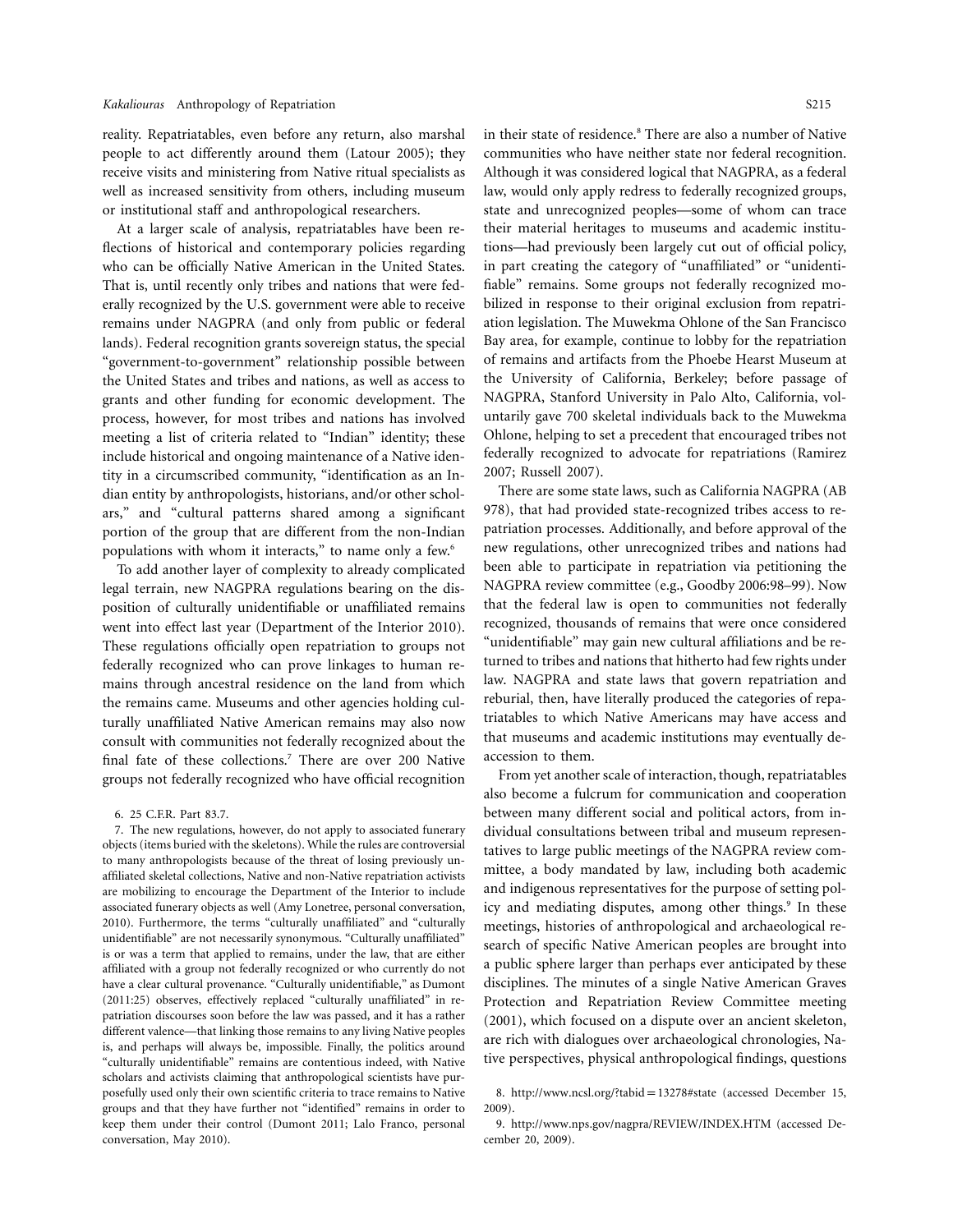of the utility of DNA study, and practices of determining cultural affiliation.<sup>10</sup> Thus, repatriatables also gather people and resources to action: they bring people from across the United States to the same meeting place, they marshal funding to mount federal lawsuits, they motivate tribes and nations to build or renovate museums, they bring anthropologists and Native people to the same consulting tables, and they help shape discourses about the past in the present. In the next section, I will focus on how human remains as repatriatables have transformed physical anthropology in the United States and have challenged the very particular subjects that physical anthropologists work with as they bring meaning to skeletal remains in the present.

#### Repatriatables and Physical Anthropological Subjects

It should be clear from the preceding sections that repatriatables have effectively, if sometimes contentiously, bridged anthropological and Native American object worlds. Even in moments when the gaps between them are potentially rent wider—such as physical anthropological avoidance of North American research sites or calls for the wholesale repatriation of all Native remains (Riding In 1992)—their proliferation results in novel and compelling cultural work between previously isolated communities (McGuire 1997). In this section, I briefly perform one more ontological shift, turning to the process of subject creation in osteology and bioarchaeology. Before I begin, though, let me provide a brief history of bioarchaeological relationships to repatriatables (for a wider discussion of the history of repatriation and bioarchaeology, see Buikstra 2006).

Over the last 20 years, repatriatable Native American human remains have helped shape the arc of the disciplines of osteology and bioarchaeology. As discussed previously, many physical anthropologists, worried that their access to skeletal remains would be curtailed, responded to repatriation by publishing on the question of why human remains are valuable for learning about the past. Ironically, skeletal remains became both more and less accessible to osteologists and bioarchaeologists in the 1990s. Job positions became available to postbaccalaureate students to assist in NAGPRA-mandated inventories of culturally affiliated human remains (Kakaliouras

10. The skeletal individual in question is called "Spirit Cave Man" and is of similar antiquity to Kennewick Man/The Ancient One. The Paiute-Shoshone claimed the remains as an ancestor, while the Nevada State Museum disputed the claim, asserting that the remains were culturally unidentifiable. The review committee eventually found Spirit Cave Man to be culturally affiliated with the Paiute-Shoshone (Minthorn 2002: 17463), but the Bureau of Land Management (BLM) made what would be the final agency decision and agreed with the Nevada State Museum. The Fallon Paiute-Shoshone later filed suit against the BLM. In 2006 the U.S. District Court of Nevada agreed that the BLM had not fully considered the tribe's evidence for affiliation and remanded the matter back to the BLM for further consideration (*Fallon Paiute-Shoshone Tribe v. United States Bureau of Land Management*, 3:04-cv-00466-LRH-RAM).

2008*b*). A volume of data-collection standards was produced to address methodological inconsistencies and anticipate further research (Buikstra and Ubelaker 1994). Arguably, an entire generation of U.S. osteologists and bioarchaeologists was trained through the NAGPRA inventory process. At the same time, however, more stringent permissions became required to access and study Native human remains for the purposes of osteological research. Weiss (2008:69–71) has documented that the number of professional publications and graduate theses in osteology and bioarchaeology using Native American remains as research subjects has dropped precipitously from 1990 to 2005. There is also related evidence, though anecdotal, that U.S. physical anthropologists have increasingly sought out research opportunities outside North America because of the implementation of NAGPRA. If Weiss's publication study reflects such avoidance, perhaps we can see repatriatables as producers of disciplinary desires—to evade perceived constraints on research, interactions with empowered descendant communities, and the implications that scientific research is not the only way to "see" human remains.

The ways in which indigenous peoples make human remains as well as sacred and other cultural objects into active subjects in the present have enjoyed unprecedented attention in the repatriation and indigenous archaeological literature (e.g., Mihesuah 2000; Smith and Wobst 2005; Swidler et al. 1997). Scholarly work in both bodies of literature justifying the need for and justice inherent in the repatriation of Native remains has both stressed these affective relationships between remains and their descendants and critiqued if not excoriated the objectifying nature of nineteenth- and twentieth-century collection and curation practices. Similarly, the history of scientific racism in anthropology and the depiction of "authentic" Native Americans as "vanishing" and dying peoples is inextricably bound to these narratives (Bieder 2000; Hinsley 2000; McGuire 1997). Yet contemporary practice in physical anthropology is rarely engaged in these discourses except in work that has consciously attempted to explain the importance of what osteologists and bioarchaeologists do with human remains (e.g., Baker et al. 2001; Landau and Steele 1996). How osteologists conceive of bones and make them into subjects in the present, though, is key to understanding repatriation anthropologically. If there is one thing that physical anthropologists who work with human skeletal remains and Native American repatriation activists can agree on, it is that human remains are powerful—powerful manifestations of wrongfully disturbed ancestors in the present, powerful tools for interpreting the past, and/or powerful nodes of political struggle in the history of the repatriation movement. The nature of these very different conceptions of power, though, has been and will be a pressure point in repatriation discourses for years to come.

There are two broad experiences involved in osteological subject making: the tactile experience of the remains themselves and the placement of skeletal individuals and populations into larger (pre)historical social and environmental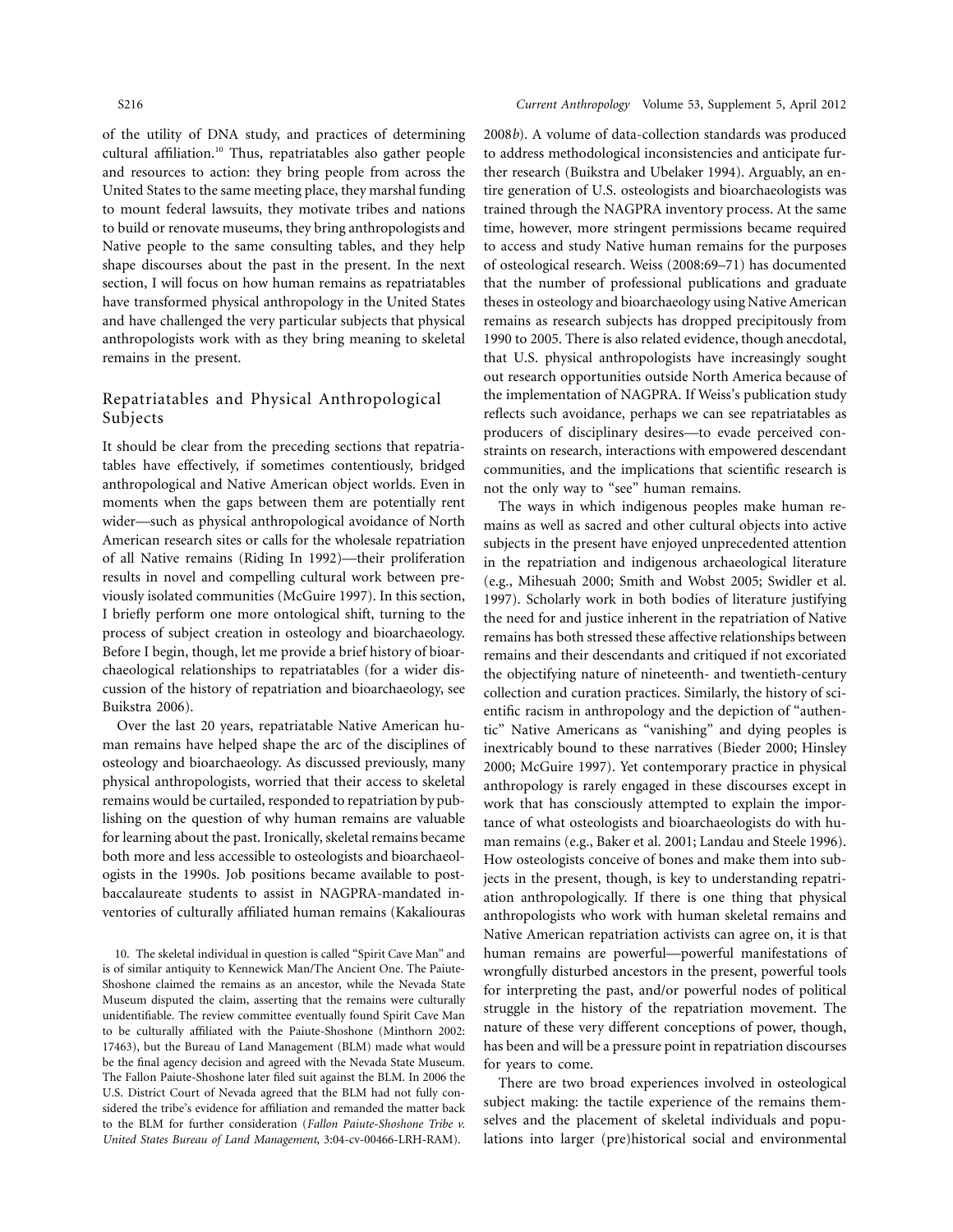contexts where they address varied research problems or assist in the reconstruction of past behavior (e.g., Larsen 1997). First, osteology students are taught to interpret anatomical features, evidence of disease and stress, and particular morphologies in the context of an individual or group's lived experience (Baadsgaard, Boutin, and Buikstra 2011; Kakaliouras 2008*b*). The estimation of sex and age places a skeletal individual in a larger community or even a familial setting when mortuary contexts are available. A periosteal lesion on a bone, denoting some kind of infectious or traumatic process, marks that individual as someone who had experienced some kind of stress (Buikstra and Ubelaker 1994). Each step, for that matter, in the process of osteological data collection builds an osteological person; compiling "osteobiographies" has been a conscious and successful research method in bioarchaeology for over 30 years (e.g., Saul 1972). Some bioarchaeologists have gone even further, constructing fictional but materially contextualized life-history narratives from osteological and mortuary interpretations (Boutin 2008).

Second, when these osteological people are grouped together and generalized in space and time as populations or samples, they act in concert to answer or pose questions about past human lifeways. For example, burial populations with a given prevalence of caries (tooth cavities), evidence of irondeficiency anemia and parasitism, and craniofacial shortening can index a group of people practicing organized agriculture (Cohen and Armelagos 1984; Larsen 1997). The transition from hunting and gathering to agriculture across the world has been documented by bioarchaeologists and osteologists through the interpretation of changes in bony markers. Numerous other examples, from documenting violent conflict to tracking certain diseases to evaluating kinds and intensities of labor, can make this point: the whole field of bioarchaeology depends on these osteological subjects as individuals or groups created through the interpretive skills of researchers and maintained through the publication of research results.<sup>11</sup>

These osteological "subjects" bear little resemblance to those referred to in the repatriation literature, especially those from the nineteenth and early twentieth centuries that were put into the service of constructing racial taxonomies (i.e., Gould 1981); like all subjectivities, they have changed over time. Still, osteological subjects are generally incommensurable with Native ones especially because their construction often requires excavation and sustained physical contact, a situation of disturbance and disrespect perceived as dangerous to many Native people (e.g., Blom, Petersen, and Wiseman 2006:88–90). For example, when Vermont Abenaki and anthropologists from the University of Vermont worked to repatriate remains from an ancient cemetery disturbed by de-

velopment, Abenaki representatives made it clear that the exhumation and curation of their ancestors' bones "can cause illnesses involving both mind and body (generally called 'bone disease' by some Abenakis and their advocates)" (Blom, Petersen, and Wiseman 2006:83). Here, the authors explained the Abenaki perspective without judgment and used this experience to more respectfully and quickly carry out future repatriations (Blom, Petersen, and Wiseman 2006:89).

The abject reaction that some indigenous people have to the idea of interacting with the dead as skeletal remains is comparable to that experienced in the West in the presence of recent corpses (Buchli and Lucas 2001:10). Dry bones in a research or archaeological context have been largely desensitized in American and European culture; bones in other contexts, however, such as in mass graves or in places where they are not conceived to belong, may still produce distress and even horror. But supposedly bones do belong in museums, on lab tables, and at the end of an archaeological brush, as over a century of Western fascination with archaeology attests.

Osteological subjects also bear little resemblance to the imagined or remembered lives of indigenous ancestors. The past lives that osteological subject creation illuminates tend to be morphological, populational, and adaptational. They do not typically resonate with contemporary Native American concerns with the past because, in short, they were not meant to (cf. Reinhard et al. 1994). When they have crossed paths with each other—these indigenous and osteological subjects—they have usually done so in contested terrain, such as with Kennewick Man/The Ancient One. Osteological subjects serve a conception of a distant past that is filled with population migrations, cultural transitions, disease and skeletal trauma histories, and other features that tell the past in physical anthropological terms. Further, these subjects have been created and mobilized in similar ways in multiple research contexts (cf. Baadsgaard, Boutin, and Buikstra 2011; Reinhard et al. 1994); osteological analytic skills have typically been seen as transferable and not requiring a career-long singleregion focus (Buikstra and Beck 2006). It is only recently that indigenous ancestors as subjects—those embodied in or synonymous with the same remains osteologists wish to study have gained similar resonance in a larger public and of course legislative sphere. Native American people have been struggling for decades to discursively reclaim their ancestors as people, not just as collections, specimens, or data. The successful emergence of this perspective is most recently evident in the scholarly work of people such as Chip Colwell-Chanthaphonh (2009), Eric Hemenway (2010), and Clayton Dumont (2011). Hemenway, for example, richly describes both the practicalities and deep emotional trials of the repatriation work he performs for his tribe, the Little Traverse Bay Bands of Odawa Indians:

NAGPRA was created to see Indian peoples' beliefs as equal to others. When *people* are returned, sacred items repatri-

<sup>11.</sup> It should also be obvious that these are the same things so intriguing to Western publics in general. Cable television networks such as the Discovery and Learning channels regularly showcase what bones can tell "us" about the past and how scientists with special skills interpret the features on skeletal remains to illuminate the tales bones tell, so to speak.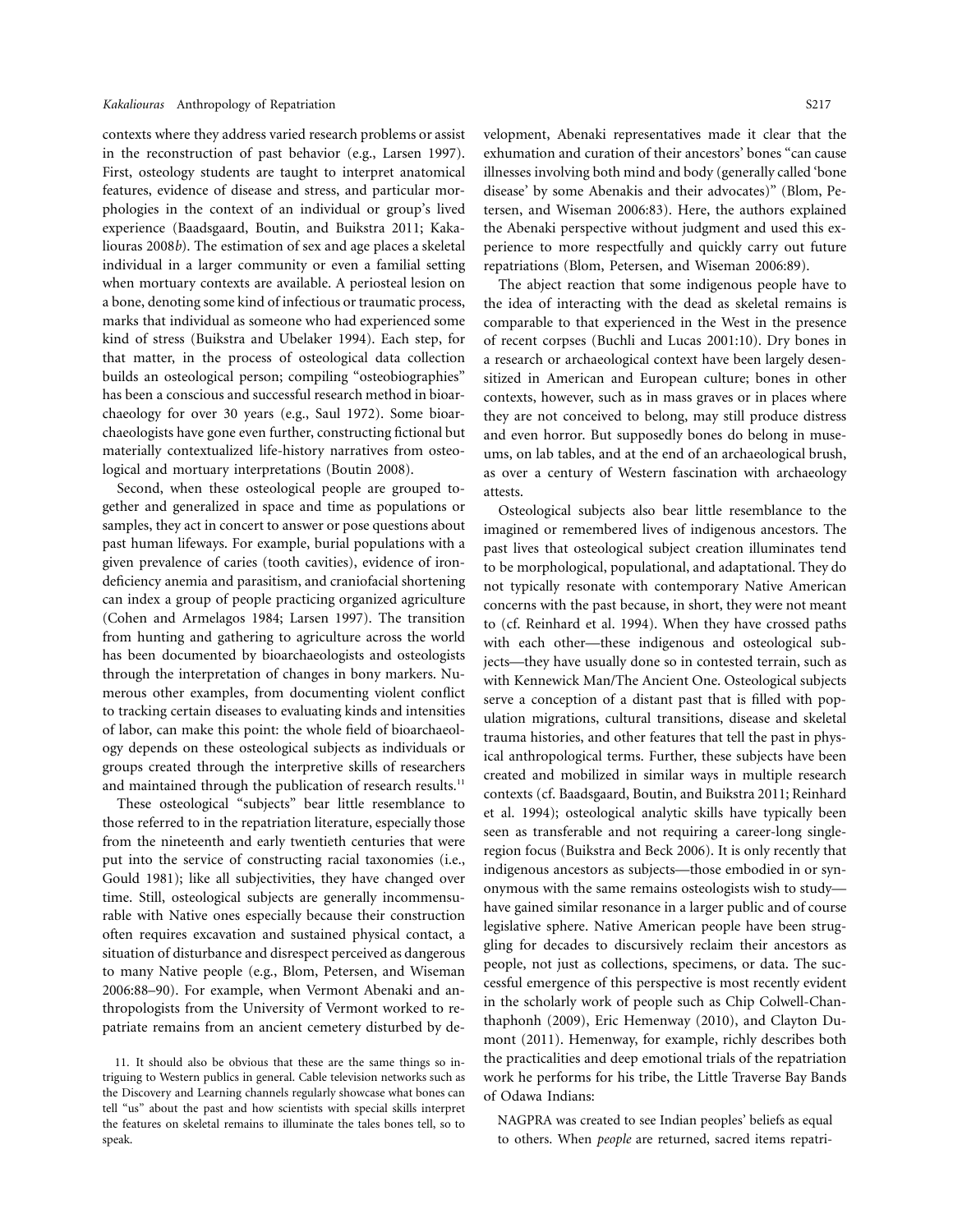ated, and Indian burials protected, it recognizes modern day tribes' beliefs about who they are and where they come from—their identity. (Hemenway 2010:173; my emphasis)

So although cooperation between Native Americans and anthropologists continues, as each reaches to claim or reclaim what they perceive as their rightful subjects, more struggles may emerge as well.

Like conceiving all repatriatables as similar things, picturing repatriatables as subjects is a generalization I am willing to make to highlight historical and contemporary differences and possible symmetries between indigenous and scientific anthropological ontologies. Repatriatables have effected cultural change and have created new identities as they have moved from hand to hand. Further, because repatriation has brought Native people and scientists together in many instances, new relationships between osteologists, indigenous people, and remains are emerging. To reprise the example above, Blom, Petersen, and Wiseman (2006) detail how the Abenaki people of Vermont they were working with reacted negatively to the scientific language used to refer to the skeletal remains eventually repatriated to them. In this instance and others (e.g., Appadurai et al. 2008;<sup>12</sup> Larsen and Walker 2005; Panich and Schneider 2006), anthropologists took the chance to reflect on their own disciplinary culture, and Native people allowed claimed remains to exist as osteological subjects—at least for a little bit longer—making the bridge between them that much more tangible.

#### Conclusion: Future Worlds of Repatriatables

Repatriation and repatriatables have forever changed relationships between physical anthropologists and Native Americans in the United States. Likewise, Canadian First Nations and Australian aboriginal peoples and anthropologists have been on similar trajectories. The systematized nature of repatriation in these countries stands in stark contrast to most of the rest of the world, a situation that seems particularly notable considering the last few decades of attention to and concern for global indigenous heritage and knowledges (e.g., Sillitoe 1998).<sup>13</sup> To conclude, I will offer a few suggestions

12. In this conversation with Arjun Appadurai, Chris Witmore, Ian Hodder, and others discuss the productive "hybridization" (Appadurai et al. 2008:213) of archaeological and Native ritual practices accomplished by Otis Parrish of the Kashaya Pomo in Northern California and the University of California, Berkeley, and other California universities conducting these sorts of integrated archaeological field schools. This relationship, further elaborated in Panich and Schneider (2006), however, soured when the Pomo and other Native groups were not invited to take part in negotiations over the continuation of Berkeley's NAGPRA committee [\(http://nagpra-ucb.blogspot.com/2008/06/statement-by-otis](http://nagpra-ucb.blogspot.com/2008/06/statement-by-otis-parrish.html)[parrish.html \[](http://nagpra-ucb.blogspot.com/2008/06/statement-by-otis-parrish.html)accessed December 26, 2009]). This example testifies to the continuing contestations between anthropologists and Native people "on the ground."

13. [http://www.unesco.org/new/en/natural-sciences/priority-areas/](http://www.unesco.org/new/en/natural-sciences/priority-areas/links) [links](http://www.unesco.org/new/en/natural-sciences/priority-areas/links) (accessed February 5, 2012).

about the future of repatriation and repatriatables outside of the English-speaking settler nations in the North.

Although I have presented a very U.S.-centric picture of repatriation in this discussion, repatriation is also a concern for indigenous peoples and nations worldwide (e.g., Endere 2002; Layton 1989). For example, the World Archaeological Congress has since its 1989 Vermillion Accord (Zimmerman 2002) been supportive of repatriation efforts in diverse countries. A good deal of this activity—and non–North American and non-Australian repatriation efforts on the whole—is concerned with the return of material cultural heritage from foreign museums (usually European and U.S.) to home countries, particularly in Africa and South America. For instance, in 2005, Peru (in the persons of the former president Alejandro Toledo and his anthropologist spouse, Eliane Karp) requested the return of artifacts and human remains from the monumental Incan site of Machu Picchu that are currently in the possession of Yale University (Lubow 2007). Although the Peabody Museum had initially claimed ownership, documentation was later found clearly establishing Peru's title to the artifacts. Yale later reached an agreement with the Peruvian government to share use of the collection.

Repatriation of material heritage to a nation rather than to specific and politically sovereign indigenous peoples presents a whole sphere of different cultural as well as political concerns and challenges. After all, repatriatable objects/subjects will likely have different meanings and capacities in different cultural worlds. Archaeology, though, has long been a fruitful terrain for the promotion of nationalism, in particular in the history of European states (i.e., Kohl and Fawcett 1995). In cases such as the Benin Bronzes and the Rosetta Stone, though, it was the colonizing powers of Europe that collected the material pasts of their Others, either to demonstrate their power to do so or to assimilate other traditions into their own, respectively.<sup>14</sup> Additionally, in Latin America, where many indigenous people were incorporated into their colonial states—as opposed to the separation and later establishment of sovereign dependencies in Native North America—indigenous identity (though not as *indio*) itself has often become synonymous with the nation (de la Cadena 2000; Stern 1982; Yannakakis 2008). In the United States, repatriation sets up sovereign and eligible tribal "individuals" to receive cultural property.15 In places where material heritage is conceived as national, it may be that disempowered indigenous or ethnic minorities will become further marginalized as the past is retold with repatriated remains and artifacts.

14. [http://www.britishmuseum.org/the\\_museum/museum\\_in](http://www.britishmuseum.org/the_museum/museum_in_london.aspx) london.aspx (accessed December 22, 2009).

15. Repatriatables also, and interestingly in this context, are markers for the economic systems in which they travel. In the United States, federally recognized Native American tribes and nations are treated like good neoliberal individuals, interacting and competing in the marketplace as they are able. NAGPRA, as legislation, supports a neoliberal perspective on cultural property, where preferably individual owners are identified and, if I may, compensated with the return of their property.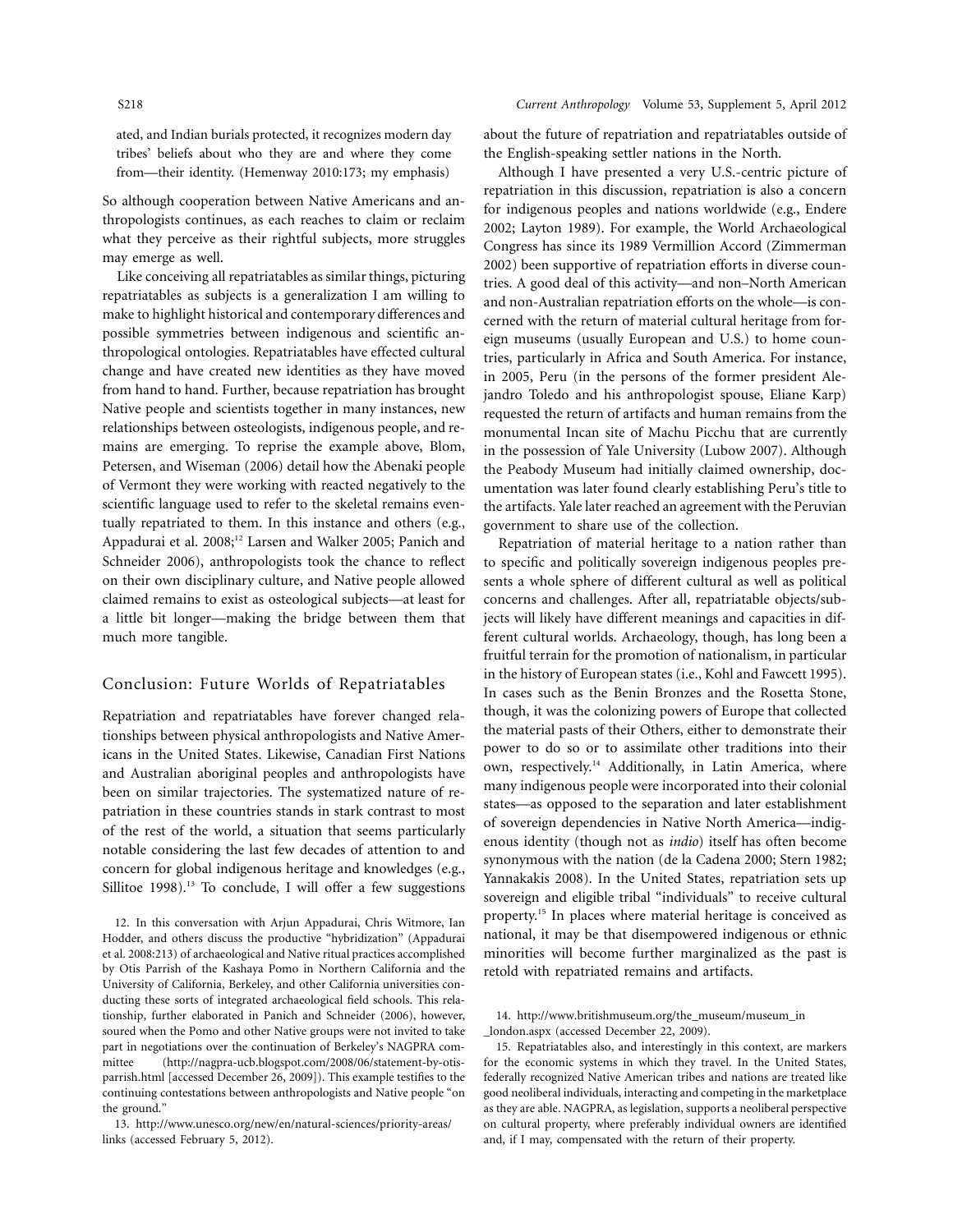Alternatively, as is the case in Bolivia, new constitutional formations may bring indigenous ontological worlds directly into regulatory and legislative spheres (Van Schaick 2009). This may be welcome news to Condori, who 20 years ago said

The message of both archaeology and history in Bolivia is clear: the evidence of our past, the age-old historical development of our societies and the Indians are for them only prehistory, a dead and silent past. Prehistory is a Western concept according to which those societies . . . *have no history*. This fits perfectly into the framework of thought typical in Western culture. (Condori 1989:51; emphasis in the original)

Prehistory (Kehoe 1998)—a land of anthropological objects and perhaps subjects, or a term belonging to a certain worldview where the past is best understood under the lens of science—is increasingly under revision. After decades if not centuries of Western institutional ownership, the lives of past peoples have been regaining their power in the present as repatriatables and as indigenous rather than scientific subjects. Perhaps it is a brand new world, at least momentarily.

### References Cited

- Anyon, Roger. 1991. Protecting the past, protecting the present: cultural resources and American Indians. In *Protecting the past*. G. S. Smith and J. E. Ehrenhard, eds. Pp. 215–222. Boca Raton, FL: CRC.
- Appadurai, Arjun, Ashish Chadha, Ian Hodder, Trinity Jachman, and Chris Witmore. 2008. The globalisation of archaeology and heritage: a discussion with Arjun Appadurai. In *The heritage reader*. Graham Fairclough, Rodney Harrison, John H. Jameson Jr., and John Schofield, eds. Pp. 209–218. London: Routledge.
- Atalay, Sonia. 2006. Indigenous archaeology as decolonizing practice. *American Indian Quarterly* 30 (3, 4):280–310.
- Ayau, Edward Halealoha, and Ty Kawika Tengan. 2002. Ka Huaka'I O Na 'Oiwi: the journey home. In *The dead and their possessions: repatriation in principle, policy and practice*. Cressida Fforde, Jane Hubert, and Paul Turnbull, eds. Pp. 171–189. London: Routledge.
- Baadsgaard, Aubrey, Alexis T. Boutin, and Jane E. Buikstra. 2011. *Breathing new life into the evidence of death: contemporary approaches to bioarchaeology*. Santa Fe, NM: School for Advanced Research Press.
- Baker, Brenda J., Tamara L. Varney, Richard G. Wilkinson, Lisa M. Anderson, and Maria A. Liston. 2001. Repatriation and the study of human remains. In *The future of the past: archaeologists, Native Americans, and repatriation*. Tamara Bray, ed. Pp. 69–89. New York: Garland.
- Bieder, Robert E. 1986. *Science encounters the Indian, 1820–1880: the early years of American ethnology*. Norman: University of Oklahoma Press.
- 2000. The representation of Indian bodies in nineteenth-century American anthropology. In *The repatriation reader: who owns American Indian remains?* Devon A. Mihesuah, ed. Pp. 19–36. Lincoln: University of Nebraska Press.
- Biolsi, Thomas, and Larry Zimmerman, eds. 1997. *Indians and anthropologists: Vine Deloria, Jr., and the critique of anthropology*. Tucson: University of Arizona Press.
- Blom, Deborah E., James B. Petersen, and Frederick Wiseman. 2006. Ancient burial grounds on Monument Road: Abenaki and archaeologist efforts to find a solution in Vermont. In *Cross-cultural collaboration: native peoples and archaeology in the northeastern United States*. Jordan E. Kerber, ed. Pp. 76–93. Lincoln: University of Nebraska Press.
- Boutin, Alexis T. 2008. Embodying life and death: osteobiographical narratives from Alalakh. PhD dissertation, University of Pennsylvania, Philadelphia.
- . 2009. Objectified bodies: reconstructing a "foundation burial" from Late Bronze Age Alalakh (Ancient Syria). Paper presented at the 31st Theoretical Archaeology Group Meeting, Durham, UK, December 17–19.
- Buchli, Victor, and Gavin Lucas. 2001. The absent present: archaeologies of the contemporary past. In *Archaeologies of the contemporary past*. Victor Buchli, Gavin Lucas, and Margaret Cox, eds. Pp. 3–18. London: Routledge.
- Buikstra, Jane E. 1983. Reburial: how we all lose. *Society for California Archaeology Newsletter* 17(1):2–5.
- . 2006. Repatriation and bioarchaeology: challenges and opportunities. In *Bioarchaeology: the contextual analysis of human remains*. Jane E. Buikstra and Lane A. Beck, eds. Pp. 389–415. New York: Academic Press.
- Buikstra, Jane E., and Lane A. Beck, eds. 2006. *Bioarchaeology: the contextual analysis of human remains*. Amsterdam: Academic Press.
- Buikstra, Jane E., and Douglas H. Ubelaker, eds. 1994. Standards for data collection from human skeletal remains: proceedings of a seminar at the Field Museum of Natural History, organized by Jonathan Haas. Arkansas Archeological Survey Research Series, no. 44. Fayetteville: Arkansas Archeological Survey.
- Clouse, Abby. 2009. The repatriation of a Southern Cheyenne burial and the contingencies of authenticity. *Journal of Material Culture* 14(2):169–188.
- Cohen, Mark N., and George J. Armelagos, eds. 1984. *Paleopathology at the origins of agriculture*. Orlando, FL: Academic Press.
- Colwell-Chanthaphonh, Chip. 2009. Reconciling American archaeology and Native America. *Dædalus* (Spring):94–104.
- Condori, Carlos Mamami. 1989. History and prehistory in Bolivia: what about the Indians? In *Conflict in the archaeology of living traditions*. R. Layton, ed. Pp. 46–59. London: Unwin Hyman.
- de la Cadena, Marisol. 2000. *Indigenous mestizos: the politics of race and culture in Cuzco, Peru*. Durham, NC: Duke University Press.
- Department of the Interior. 2010. Native American Graves Protection and Repatriation Act regulations: disposition of culturally unidentifiable human remains. *Federal Register* 75(49):12378–12405.
- Dongoske, Kurt E., Michael Yeatts, Roger Anyon, and T. J. Ferguson. 1997. Archaeological cultures and cultural affiliation: Hopi and Zuni perspectives in the American Southwest. *American Antiquity* 62(4):600–608.
- Dumont, Clayton W., Jr. 2011. Contesting scientists' narrations of NAGPRA's legislative history: rule 10.11 and the recovery of "culturally unidentifiable" ancestors. *Wicazo Sa Review* 26(1):5–41.
- Endere, María Luz. 2002. The reburial issue in Argentina: a growing conflict. In *The dead and their possessions: repatriation in principle, policy and practice*. Cressida Fforde, Jane Hubert, and Paul Turnbull, eds. Pp. 266–283. London: Routledge.
- Fine-Dare, Kathleen. 2002. *Grave injustice: the American Indian repatriation movement and NAGPRA*. Lincoln: University of Nebraska Press.
- ———. 2008. Histories of the repatriation movement. In *Opening archaeology: repatriation's impact on contemporary research and practice*. Thomas Killion, ed. Pp. 29–55. Santa Fe, NM: School for Advanced Research Press.
- Goodby, Robert G. 2006. Working with the Abenaki in New Hampshire: the education of an archaeologist. In *Cross-cultural collaboration: native peoples and archaeology in the northeastern United States*. Jordan E. Kerber, ed. Pp. 94–111. Lincoln: University of Nebraska Press.
- Gould, Stephen Jay. 1981. *The mismeasure of man*. New York: Norton.
- Harding, Sarah K. 1997. Justifying repatriation of Native American cultural property. *Indiana Law Journal* 72:723–774.
- ———. 2005. *Bonnichsen v. United States*: time, place, and the search for identity. *International Journal of Cultural Property* 12:249–263.
- Hemenway, Eric. 2009. Tribal repatriation specialist: Eric Hemenway's day to day work with NAGPRA and tribal cultural preservation. [http://](http://repatriationspecialist.wordpress.com/) [repatriationspecialist.wordpress.com/](http://repatriationspecialist.wordpress.com/) (accessed December 15, 2009).
- ———. 2010. Trials and tribulations in a tribal NAGPRA program. *Museum Anthropology* 33(2):172–179.
- Henare, Amiria, Martin Holbraad, and Sari Wastell. 2007. Introduction: thinking through things. In *Thinking through things: theorising artifacts ethnographically*. Amiria Henare, Martin Holbraad, and Sari Wastell, eds. Pp. 1– 31. London: Routledge.
- Hinsley, Curtis M. 2000. Digging for identity: reflections on the cultural background of collecting. In *The repatriation reader: who owns American Indian remains?* Devon A. Mihesuah, ed. Pp. 37–55. Lincoln: University of Nebraska Press.
- Hubert, Jane, and Cressida Fforde. 2002. Introduction: the reburial issue in the twenty-first century. In *The dead and their possessions: repatriation in*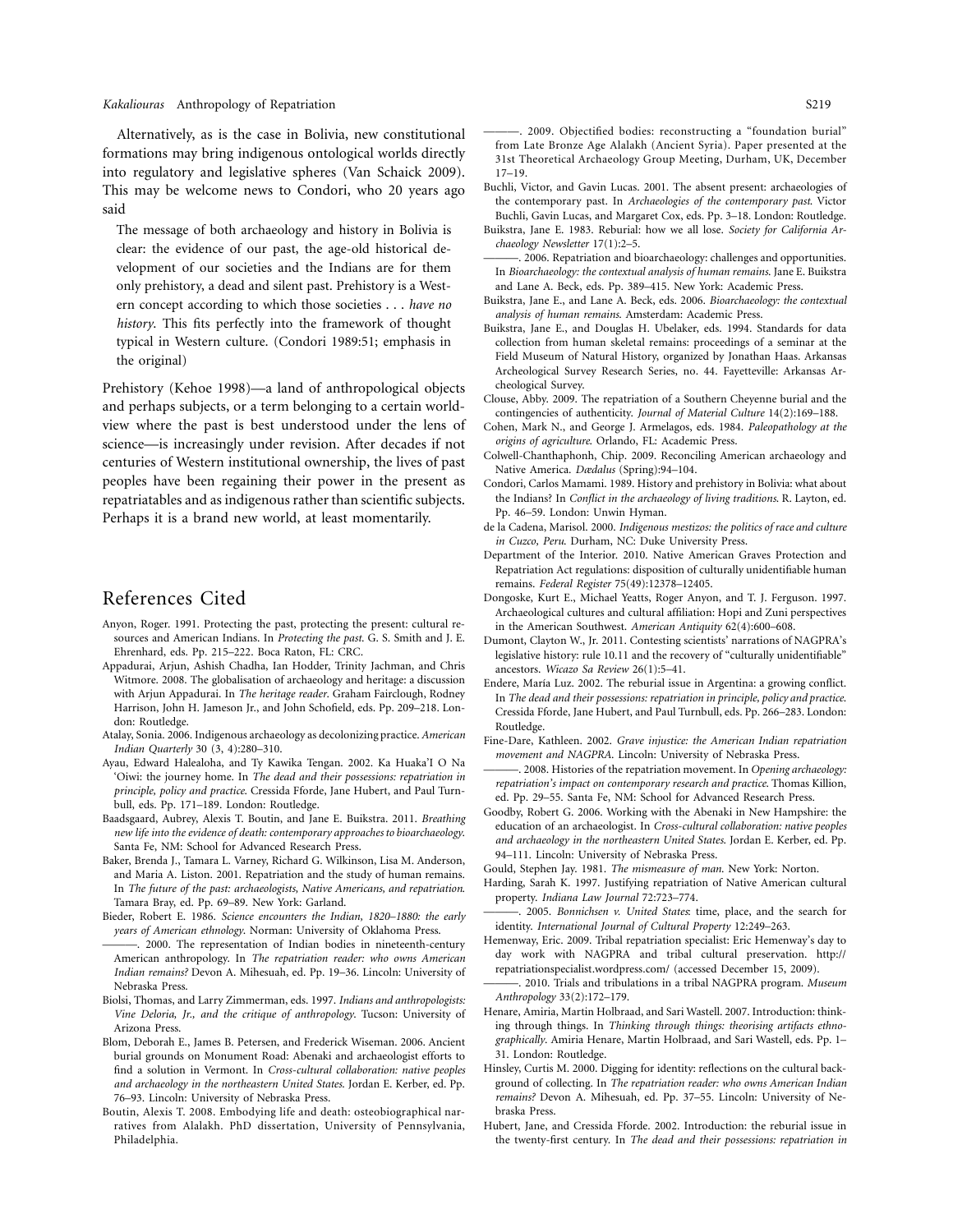*principle, policy and practice*. Cressida Fforde, Jane Hubert, and Paul Turnbull, eds. Pp. 1–16. London: Routledge.

- Işcan, Mehmet Yaşar, and Kenneth A. R. Kennedy, eds. 1989. *Reconstruction of life from the skeleton*. New York: Wiley-Liss.
- Johnson, Greg. 2007. *Sacred claims: repatriation and living tradition*. Charlottesville: University of Virginia Press.
- Kakaliouras, Ann M. 2008*a*. Leaving few bones unturned: recent work on repatriation by osteologists. *American Anthropologist* 110(1):44–52.
- ———. 2008*b*. Toward a "new and different" osteology: a reflexive critique of physical anthropology in the United States since the passage of NAGPRA. In *Opening archaeology: repatriation's impact on contemporary research and practice*. Thomas Killion, ed. Pp. 109–129. Santa Fe, NM: School for Advanced Research Press.
- Kehoe, Alice Beck. 1998. *The land of prehistory: a critical history of American archaeology*. London: Routledge.
- Kerber, Jordan E., ed. 2006. *Cross-cultural collaboration: native peoples and archaeology in the northeastern United States*. Lincoln: University of Nebraska Press.
- Killion, Thomas W., ed. 2008. *Opening archaeology: repatriation's impact on contemporary research and practice*. Santa Fe, NM: School for Advanced Research Press.
- Kohl, Philip L., and Clare Fawcett, eds. 1995. *Nationalism, politics, and the practice of archaeology*. Cambridge: Cambridge University Press.
- LaDuke, Winona. 2005. *Recovering the sacred: the power of naming and claiming*. Cambridge, MA: South End.
- Landau, Patricia M., and D. Gentry Steele. 1996. Why anthropologists study human remains. *American Indian Quarterly* 20(2):209–228.
- Larsen, Clark S. 1997. *Bioarchaeology: interpreting behavior from the human skeleton*. Cambridge: Cambridge University Press.
- Larsen, Clark S., and Phillip L. Walker. 2005. The ethics of bioarchaeology. In *Biological anthropology and ethics: from repatriation to genetic identity*. Trudy R. Turner, ed. Pp. 111–119. Albany: State University of New York Press.
- Latour, Bruno. 1993. *We have never been modern*. C. Porter, trans. Cambridge: Harvard University Press.
- ———. 2004. Why has critique run out of steam? from matters of fact to matters of concern. *Critical Inquiry* 30(2):225–248.
- ———. 2005. *Reassembling the social: an introduction to actor-network theory*. Oxford: Oxford University Press.
- Layton, Robert, ed. 1989. *Conflict in the archaeology of living traditions*. London: Unwin Hyman.
- Lippert, Dorothy. 2006. Building a bridge to cross a thousand years. *American Indian Quarterly* 30 (3, 4):431–440.
- . 2008. The rise of indigenous archaeology: how repatriation has transformed archaeological ethics and practice. In *Opening archaeology: repatriation's impact on contemporary research and practice*. Thomas Killion, ed. Pp. 151–160. Santa Fe, NM: School for Advanced Research Press.
- Lobell, Jarrett. 2006. The new Acropolis Museum. In *Archaeological ethics*. 2nd edition. Karen D. Vitelli and Chip Colwell-Chanthaphonh, eds. Pp. 194–197. Walnut Creek, CA: Altamira.
- Lubow, Arthur. 2007. The possessed. *New York Times Magazine*, June 24. [http://www.nytimes.com/2007/06/24/magazine/24MachuPicchu-t.html?\\_r](http://www.nytimes.com/2007/06/24/magazine/24MachuPicchu-t.html?_r=4%26amp%3Bpagewanted=1%26amp%3Bref=magazine)  $p=4$ &pagewanted = 1&ref = magazine (accessed December 15, 2009).
- McGhee, Robert. 2008. Aboriginalism and the problems of indigenous archaeology. *American Antiquity* 73(4):579–597.
- McGuire, Randall H. 1997. Why have archaeologists thought the real Indians were dead, and what can we do about it? In *Indians and anthropologists: Vine Deloria Jr. and the critique of anthropology*. Thomas Biolsi and Larry J. Zimmerman, eds. Pp. 63–91. Tucson: University of Arizona Press.
- Meighan, Clement W. 1992. Some scholars' views on reburial. *American Antiquity* 57(4):704–710.
- Merrill, William L., Edmund J. Ladd, and T. J. Ferguson. 1993. The return of the Ahayu:da: lessons for repatriation from Zuni Pueblo and the Smithsonian Institution. *Current Anthropology* 34(5):523–567.
- Meskell, Lynn. 2004. *Object worlds in ancient Egypt and beyond: material biographies past and present*. Oxford: Berg.
- ———. 2005. Introduction: object orientations. In *Archaeologies of materiality*. Lynn Meskell, ed. Pp. 1–17. Oxford: Blackwell.
- Mihesuah, Devon A., ed. 2000. *The repatriation reader: who owns American Indian remains?* Lincoln: University of Nebraska Press.
- Miller, Daniel. 1998. *A theory of shopping*. Ithaca, NY: Cornell University Press. ———. 2005. Materiality: an introduction. In *Materiality*. Daniel Miller, ed.
	- Pp. 1–50. Durham, NC: Duke University Press.
- Minthorn, Armand. 2002. Native American Graves Protection and Repatriation Review Committee findings and recommendations regarding human remains and associated funerary objects from Spirit Cave in Nevada. *Federal Register* 67(69):17463.
- Nash, Stephen E., and Chip Colwell-Chanthaphonh. 2010. NAGPRA after two decades. In *NAGPRA after 20 Years*. Stephen E. Nash and Chip Colwell-Chanthaphonh, eds. Special issue, *Museum Anthropology* 33(2):99–104.
- ———, eds. 2010. *NAGPRA after 20 Years*. Thematic issue, *Museum Anthropology* 33(2).
- Native American Graves Protection and Repatriation Review Committee. 2001. Minutes of the twenty-second meeting, Harvard Law School, Cambridge, MA, November 17–19.
- Olivier, Laurent. 2001. The archaeology of the contemporary past. V. Grieshaber, trans. In *Archaeologies of the contemporary past*. Victor Buchli and Gavin Lucas, eds. Pp. 176–188. London: Routledge.
- Ousley, Stephen D., William T. Billeck, and R. Eric Hollinger. 2005. Federal repatriation legislation and the role of physical anthropology in repatriation. *Yearbook of Physical Anthropology* 48:2–32.
- Owsley, Douglas W., and Richard L. Jantz. 2002. Kennewick Man: a kin? too distant. In *Claiming the stones/naming the bones: cultural property and the negotiation of national and ethnic identity (issues and debates)*. Elazar Barkan and Ronald Bush, eds. Pp. 141–161. Los Angeles: Getty Research Press.
- Panich, Lee M., and Tsim D. Schneider. 2006. Public interaction as "culture" contact. *Proceedings of the Society for California Archaeology* 19:27–30.
- Peters, Ramona L. 2006. NAGPRA consultations and archaeological monitoring in the Wampanoag territory. In *Cross-cultural collaboration: native peoples and archaeology in the northeastern United States*. Jordan E. Kerber, ed. Pp. 32–43. Lincoln: University of Nebraska Press.
- Qureshi, Sadiah. 2004. Displaying Sara Baartman, the "Hottentot Venus." *History of Science* 42:233–257.
- Ramirez, Renya K. 2007. *Native hubs: culture, community, and belonging in Silicon Valley and beyond*. Durham, NC: Duke University Press.
- Reinhard, Karl J., Larry Tieszen, Karin L. Sandness, Lynae M. Beiningen, Elizabeth Miller, A. Mohammad Ghazi, Christiana E. Miewald, and Sandra V. Barnum. 1994. Trade, contact and female health in northeast Nebraska. In *In the wake of contact: biological responses to conquest*. Clark S. Larsen and George R. Milner, eds. Pp. 63–74. New York: Wiley-Liss.
- Riding In, James. 1992. Without ethics and morality: a historical overview of imperial archaeology and American Indians. *Arizona State Law Journal* 24(Spring):11–34.
- Ridington, Robin. 1993. A sacred object as text: reclaiming the Sacred Pole of the Omaha Tribe. *American Indian Quarterly* 17(1):83–99.
- Russell, Ron. 2007. The little tribe that could. *San Francisco Weekly*. [http://](http://www.sfweekly.com/2007-03-28/news/the-little-tribe-that-could/print) [www.sfweekly.com/2007-03-28/news/the-little-tribe-that-could/print](http://www.sfweekly.com/2007-03-28/news/the-little-tribe-that-could/print) (accessed December 15, 2009).
- Saul, Frank P. 1972. *The human skeletal remains of Altar de Sacrificios: an osteobiographic analysis*. Cambridge, MA: Peabody Museum.
- Sillitoe, Paul. 1998. The development of indigenous knowledge: a new applied anthropology. *Current Anthropology* 39(2):223–252.
- Smith, Claire, and H. Martin Wobst, eds. 2005. *Indigenous archaeology: decolonizing theory and practice*. One World Archaeology Series, vol. 47. London: Routledge.
- Stern, Steve J. 1982. *Peru's Indian peoples and the challenge of Spanish conquest: Huamanga to 1640*. Madison: University of Wisconsin Press.
- Strathern, Marilyn. 1999. *Property, substance, and effect: anthropological essays on persons and things*. London: Athlone.
- Swidler, Nina, Kurt Dongoske, Roger Anyon, and Alan S. Downer, eds. 1997. *Native Americans and archaeologists: stepping stones to common ground*. Walnut Creek, CA: Altamira.
- Thomas, David Hurst. 2000. *Skull wars: Kennewick Man, archaeology and the battle for Native American identity*. New York: Basic.
- Tilley, Christopher. 1999. *Metaphor and material culture*. Oxford: Blackwell.
- Turner, Christy G. 1986. What is lost with skeletal reburial? I. Adaptation. *Quarterly Review of Archaeology* 7(1):1–3.
- Ubelaker, Douglas H., and Lauryn G. Grant. 1989. Human skeletal remains: preservation or reburial? *Yearbook of Physical Anthropology* 32:249–287.
- Van Schaick, Alex. 2009. Bolivia's new constitution. *North American Congress on Latin America*.<https://nacla.org/node/5437> (accessed December 15, 2009).
- Viveiros de Castro, Eduardo. 2003. *And*. Manchester Papers in Social Anthropology, no. 7. Manchester: Manchester University Press.
- 2005. The gift and the given: three nano-essays on kinship and magic. In *Genealogy beyond kinship: sequence, transmission, and essence in ethnog-*